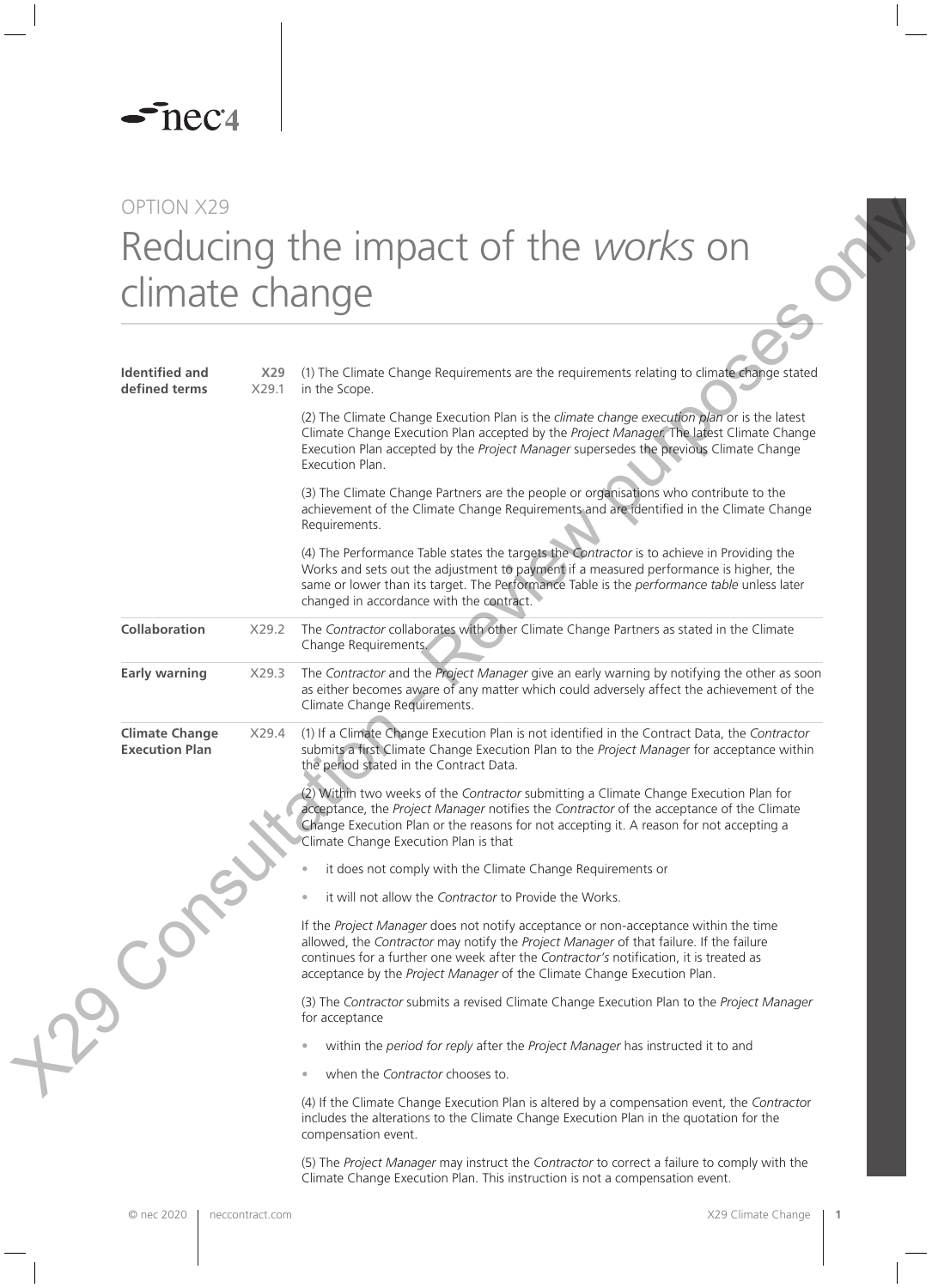## $\sim$ nec $4$

 $\overline{\phantom{0}}$ 

| <b>Disclosure</b><br>X29.5<br>The Climate Change Requirements state<br>information that the Parties may use, disclose and publicise and<br>$\bullet$<br>the purposes for which it may be used, disclosed and publicised.<br><b>Acceleration and</b><br>Quotations for acceleration and accepting Defects include any proposed changes to the<br>X29.6<br>accepting Defects<br>Performance Table.<br>If the quotation is accepted the Project Manager changes the Performance Table accordingly.<br>Notifying<br>(1) For compensation events notified by the Project Manager that only affect the<br>X29.7<br>Performance Table, the Project Manager instructs the Contractor to submit quotations if<br>compensation<br>the event does not arise from a fault of the Contractor, at the time of the notification of the<br>events<br>compensation event.<br>(2) If the Contractor does not notify a compensation event within eight weeks of becoming<br>aware that the event has happened, the Performance Table is not changed unless the event<br>arises from the Project Manager or the Supervisor giving an instruction or notification or<br>changing an earlier decision.<br>(3) If a compensation event notified by the Contractor only affects the Performance Table the<br>Project Manager notifies the Contractor that the event is a compensation event and includes<br>in the notification an instruction to the Contractor to submit quotations unless the event<br>arises from a fault of the Contractor,<br>has not happened and is not expected to happen,<br>has not been notified within the timescales set out in these conditions of contract or<br>is not one of the compensation events stated in the contract<br>in which case the Project Manager notifies the Contractor that the Performance Table is not<br>to be changed and states the reasons in the notification. The notification is issued within one<br>week of the Contractors notification of the compensation event.<br><b>Quotations for</b><br>X29.8<br>Quotations for compensation events include proposed changes to the Performance Table<br>assessed by the Contractor.<br>compensation<br>events<br>(1) A change to the Performance Table is assessed as the effect of the compensation event<br><b>Assessing</b><br>X29.9<br>upon the targets, amounts and dates stated in the Performance Table.<br>compensation<br>events<br>(2) The rights the Client and the Contractor have in respect of a compensation event include<br>the right to changes to the Performance Table.<br>(3) A compensation event which is an instruction to change the Scope in order to resolve an<br>ambiguity or inconsistency is assessed as if the Performance Table were for the interpretation<br>most favourable to the Party which did not provide the Scope.<br>Implementing<br>X29.10<br>When a compensation event is implemented the Performance Table is changed accordingly.<br>compensation<br>events |  |  |
|---------------------------------------------------------------------------------------------------------------------------------------------------------------------------------------------------------------------------------------------------------------------------------------------------------------------------------------------------------------------------------------------------------------------------------------------------------------------------------------------------------------------------------------------------------------------------------------------------------------------------------------------------------------------------------------------------------------------------------------------------------------------------------------------------------------------------------------------------------------------------------------------------------------------------------------------------------------------------------------------------------------------------------------------------------------------------------------------------------------------------------------------------------------------------------------------------------------------------------------------------------------------------------------------------------------------------------------------------------------------------------------------------------------------------------------------------------------------------------------------------------------------------------------------------------------------------------------------------------------------------------------------------------------------------------------------------------------------------------------------------------------------------------------------------------------------------------------------------------------------------------------------------------------------------------------------------------------------------------------------------------------------------------------------------------------------------------------------------------------------------------------------------------------------------------------------------------------------------------------------------------------------------------------------------------------------------------------------------------------------------------------------------------------------------------------------------------------------------------------------------------------------------------------------------------------------------------------------------------------------------------------------------------------------------------------------------------------------------------------------------------------------------------------------------------------------------------------------------------------------------------------------------------------------------------------------------------------------------------------------|--|--|
|                                                                                                                                                                                                                                                                                                                                                                                                                                                                                                                                                                                                                                                                                                                                                                                                                                                                                                                                                                                                                                                                                                                                                                                                                                                                                                                                                                                                                                                                                                                                                                                                                                                                                                                                                                                                                                                                                                                                                                                                                                                                                                                                                                                                                                                                                                                                                                                                                                                                                                                                                                                                                                                                                                                                                                                                                                                                                                                                                                                             |  |  |
|                                                                                                                                                                                                                                                                                                                                                                                                                                                                                                                                                                                                                                                                                                                                                                                                                                                                                                                                                                                                                                                                                                                                                                                                                                                                                                                                                                                                                                                                                                                                                                                                                                                                                                                                                                                                                                                                                                                                                                                                                                                                                                                                                                                                                                                                                                                                                                                                                                                                                                                                                                                                                                                                                                                                                                                                                                                                                                                                                                                             |  |  |
|                                                                                                                                                                                                                                                                                                                                                                                                                                                                                                                                                                                                                                                                                                                                                                                                                                                                                                                                                                                                                                                                                                                                                                                                                                                                                                                                                                                                                                                                                                                                                                                                                                                                                                                                                                                                                                                                                                                                                                                                                                                                                                                                                                                                                                                                                                                                                                                                                                                                                                                                                                                                                                                                                                                                                                                                                                                                                                                                                                                             |  |  |
|                                                                                                                                                                                                                                                                                                                                                                                                                                                                                                                                                                                                                                                                                                                                                                                                                                                                                                                                                                                                                                                                                                                                                                                                                                                                                                                                                                                                                                                                                                                                                                                                                                                                                                                                                                                                                                                                                                                                                                                                                                                                                                                                                                                                                                                                                                                                                                                                                                                                                                                                                                                                                                                                                                                                                                                                                                                                                                                                                                                             |  |  |
|                                                                                                                                                                                                                                                                                                                                                                                                                                                                                                                                                                                                                                                                                                                                                                                                                                                                                                                                                                                                                                                                                                                                                                                                                                                                                                                                                                                                                                                                                                                                                                                                                                                                                                                                                                                                                                                                                                                                                                                                                                                                                                                                                                                                                                                                                                                                                                                                                                                                                                                                                                                                                                                                                                                                                                                                                                                                                                                                                                                             |  |  |
|                                                                                                                                                                                                                                                                                                                                                                                                                                                                                                                                                                                                                                                                                                                                                                                                                                                                                                                                                                                                                                                                                                                                                                                                                                                                                                                                                                                                                                                                                                                                                                                                                                                                                                                                                                                                                                                                                                                                                                                                                                                                                                                                                                                                                                                                                                                                                                                                                                                                                                                                                                                                                                                                                                                                                                                                                                                                                                                                                                                             |  |  |
|                                                                                                                                                                                                                                                                                                                                                                                                                                                                                                                                                                                                                                                                                                                                                                                                                                                                                                                                                                                                                                                                                                                                                                                                                                                                                                                                                                                                                                                                                                                                                                                                                                                                                                                                                                                                                                                                                                                                                                                                                                                                                                                                                                                                                                                                                                                                                                                                                                                                                                                                                                                                                                                                                                                                                                                                                                                                                                                                                                                             |  |  |
|                                                                                                                                                                                                                                                                                                                                                                                                                                                                                                                                                                                                                                                                                                                                                                                                                                                                                                                                                                                                                                                                                                                                                                                                                                                                                                                                                                                                                                                                                                                                                                                                                                                                                                                                                                                                                                                                                                                                                                                                                                                                                                                                                                                                                                                                                                                                                                                                                                                                                                                                                                                                                                                                                                                                                                                                                                                                                                                                                                                             |  |  |
|                                                                                                                                                                                                                                                                                                                                                                                                                                                                                                                                                                                                                                                                                                                                                                                                                                                                                                                                                                                                                                                                                                                                                                                                                                                                                                                                                                                                                                                                                                                                                                                                                                                                                                                                                                                                                                                                                                                                                                                                                                                                                                                                                                                                                                                                                                                                                                                                                                                                                                                                                                                                                                                                                                                                                                                                                                                                                                                                                                                             |  |  |
|                                                                                                                                                                                                                                                                                                                                                                                                                                                                                                                                                                                                                                                                                                                                                                                                                                                                                                                                                                                                                                                                                                                                                                                                                                                                                                                                                                                                                                                                                                                                                                                                                                                                                                                                                                                                                                                                                                                                                                                                                                                                                                                                                                                                                                                                                                                                                                                                                                                                                                                                                                                                                                                                                                                                                                                                                                                                                                                                                                                             |  |  |
|                                                                                                                                                                                                                                                                                                                                                                                                                                                                                                                                                                                                                                                                                                                                                                                                                                                                                                                                                                                                                                                                                                                                                                                                                                                                                                                                                                                                                                                                                                                                                                                                                                                                                                                                                                                                                                                                                                                                                                                                                                                                                                                                                                                                                                                                                                                                                                                                                                                                                                                                                                                                                                                                                                                                                                                                                                                                                                                                                                                             |  |  |
|                                                                                                                                                                                                                                                                                                                                                                                                                                                                                                                                                                                                                                                                                                                                                                                                                                                                                                                                                                                                                                                                                                                                                                                                                                                                                                                                                                                                                                                                                                                                                                                                                                                                                                                                                                                                                                                                                                                                                                                                                                                                                                                                                                                                                                                                                                                                                                                                                                                                                                                                                                                                                                                                                                                                                                                                                                                                                                                                                                                             |  |  |
|                                                                                                                                                                                                                                                                                                                                                                                                                                                                                                                                                                                                                                                                                                                                                                                                                                                                                                                                                                                                                                                                                                                                                                                                                                                                                                                                                                                                                                                                                                                                                                                                                                                                                                                                                                                                                                                                                                                                                                                                                                                                                                                                                                                                                                                                                                                                                                                                                                                                                                                                                                                                                                                                                                                                                                                                                                                                                                                                                                                             |  |  |
|                                                                                                                                                                                                                                                                                                                                                                                                                                                                                                                                                                                                                                                                                                                                                                                                                                                                                                                                                                                                                                                                                                                                                                                                                                                                                                                                                                                                                                                                                                                                                                                                                                                                                                                                                                                                                                                                                                                                                                                                                                                                                                                                                                                                                                                                                                                                                                                                                                                                                                                                                                                                                                                                                                                                                                                                                                                                                                                                                                                             |  |  |
|                                                                                                                                                                                                                                                                                                                                                                                                                                                                                                                                                                                                                                                                                                                                                                                                                                                                                                                                                                                                                                                                                                                                                                                                                                                                                                                                                                                                                                                                                                                                                                                                                                                                                                                                                                                                                                                                                                                                                                                                                                                                                                                                                                                                                                                                                                                                                                                                                                                                                                                                                                                                                                                                                                                                                                                                                                                                                                                                                                                             |  |  |
|                                                                                                                                                                                                                                                                                                                                                                                                                                                                                                                                                                                                                                                                                                                                                                                                                                                                                                                                                                                                                                                                                                                                                                                                                                                                                                                                                                                                                                                                                                                                                                                                                                                                                                                                                                                                                                                                                                                                                                                                                                                                                                                                                                                                                                                                                                                                                                                                                                                                                                                                                                                                                                                                                                                                                                                                                                                                                                                                                                                             |  |  |
|                                                                                                                                                                                                                                                                                                                                                                                                                                                                                                                                                                                                                                                                                                                                                                                                                                                                                                                                                                                                                                                                                                                                                                                                                                                                                                                                                                                                                                                                                                                                                                                                                                                                                                                                                                                                                                                                                                                                                                                                                                                                                                                                                                                                                                                                                                                                                                                                                                                                                                                                                                                                                                                                                                                                                                                                                                                                                                                                                                                             |  |  |
|                                                                                                                                                                                                                                                                                                                                                                                                                                                                                                                                                                                                                                                                                                                                                                                                                                                                                                                                                                                                                                                                                                                                                                                                                                                                                                                                                                                                                                                                                                                                                                                                                                                                                                                                                                                                                                                                                                                                                                                                                                                                                                                                                                                                                                                                                                                                                                                                                                                                                                                                                                                                                                                                                                                                                                                                                                                                                                                                                                                             |  |  |
|                                                                                                                                                                                                                                                                                                                                                                                                                                                                                                                                                                                                                                                                                                                                                                                                                                                                                                                                                                                                                                                                                                                                                                                                                                                                                                                                                                                                                                                                                                                                                                                                                                                                                                                                                                                                                                                                                                                                                                                                                                                                                                                                                                                                                                                                                                                                                                                                                                                                                                                                                                                                                                                                                                                                                                                                                                                                                                                                                                                             |  |  |
|                                                                                                                                                                                                                                                                                                                                                                                                                                                                                                                                                                                                                                                                                                                                                                                                                                                                                                                                                                                                                                                                                                                                                                                                                                                                                                                                                                                                                                                                                                                                                                                                                                                                                                                                                                                                                                                                                                                                                                                                                                                                                                                                                                                                                                                                                                                                                                                                                                                                                                                                                                                                                                                                                                                                                                                                                                                                                                                                                                                             |  |  |